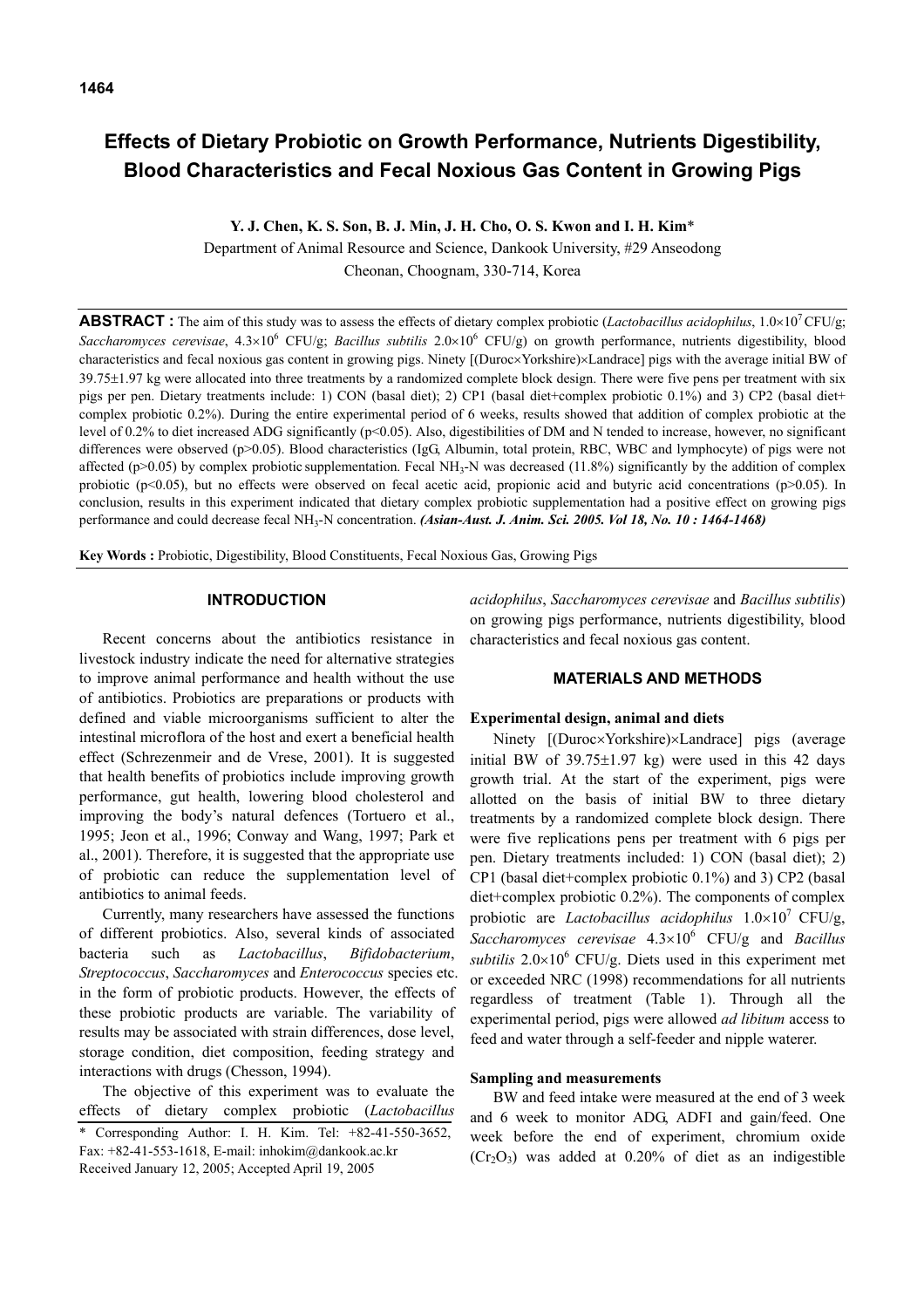**Table 1.** Formula and chemical composition of diets of growing pigs (as-fed basis)<sup>1</sup>

| Ingredients $(\% )$               | CON <sup>2</sup> | $CP1^2$ | $CP2^2$ |
|-----------------------------------|------------------|---------|---------|
| Corn                              | 54.77            | 54.67   | 54.57   |
| Soybean meal (CP 47.5%)           | 24.83            | 24.83   | 24.83   |
| Wheat                             | 10.00            | 10.00   | 10.00   |
| Animal fat                        | 4.54             | 4.54    | 4.54    |
| Molasses                          | 2.50             | 2.50    | 2.50    |
| Dicalcium phosphate               | 1.82             | 1.82    | 1.82    |
| Complex probiotic                 |                  | 0.10    | 0.20    |
| Salt                              | 0.25             | 0.25    | 0.25    |
| Limestone                         | 0.93             | 0.93    | 0.93    |
| Vitamin premix <sup>3</sup>       | 0.12             | 0.12    | 0.12    |
| Trace mineral premix <sup>4</sup> | 0.10             | 0.10    | 0.10    |
| L-lysine·HCl                      | 0.09             | 0.09    | 0.09    |
| Antioxidant                       | 0.05             | 0.05    | 0.05    |
| (Ethoxyquin 25%)                  |                  |         |         |
| Chemical composition <sup>5</sup> |                  |         |         |
| $ME$ (kcal/kg)                    | 3,350            | 3,350   | 3,350   |
| Crude protein $(\% )$             | 19.00            | 19.00   | 19.00   |
| Lysine $(\% )$                    | 1.00             | 1.00    | 1.00    |
| Methionine $(\% )$                | 0.28             | 0.28    | 0.28    |
| Calcium $(\% )$                   | 0.80             | 0.80    | 0.80    |
| Phosphorus (%)                    | 0.70             | 0.70    | 0.70    |

<sup>1</sup> Ninety pigs with an average initial body weight of 39.75 $\pm$ 1.97 kg.

 Abbreviations: CON, basal diet; CP1, basal diet+complex probiotic 0.1%; CP2, basal diet+complex probiotic 0.2%.

<sup>3</sup> Provided per kg of complete diet: 20,000 IU of vitamin A: 4,000 IU of vitamin  $D_3$ ; 80 IU of vitamin E; 16 mg of vitamin  $K_3$ ; 4 mg of thiamine, 20 mg of riboflavin; 6 mg of pyridoxine; 0.08 mg of vitamin  $B_{12}$ ; 120 mg of niacin; 50 mg of Ca-pantothenate; 2 mg of folic acid and 0.08 mg of biotin.

<sup>4</sup> Provided per kg of complete diet: 140 mg of Cu; 179 mg of Zn; 12.5 mg of Mn; 0.5 mg of I; 0.25 mg of Co and 0.4 mg of Se.

<sup>5</sup> Calculated values.

marker to calculate digestibility coefficient. Fecal samples were collected randomly from at least two pigs in each pen. After collection, feed and fecal samples were frozen and stored in refrigerator at -20°C until analysis. Before determination of DM and N digestibilities, samples were dried in a forced-air drying oven (70°C) for 72 h and then finely ground. All the diet and fecal samples were analyzed according to the AOAC procedures (AOAC, 1995). Chromium was analyzed by UV absorption spectrophotometry (Shimadzu, UV-1201, Japan).

At the beginning of experiment, two pigs were randomly chosen from each pen and blood samples were taken by jugular venipuncture. The same pigs were bled again at the end of experiment. Blood samples were collected into vacuum tube (Becton Dickinson Vacutainer Systems, Franklin Lakes, NJ). WBC, RBC and Lymphocyte were determined by the automatic blood analyzer (ADVIA 120, Bayer, USA). For analysis of serum biochemistry characteristics, samples were centrifuged at 2,000×g at 4°C for 30 min and serum was separated. Total protein, IgG and albumin were determined by the automatic biochemistry analyzer (HITACHI 747, Japan).

**Table 2.** Effects of dietary complex probiotic on growth performance in growing pigs<sup>1</sup>

| Items                                                                                                                                                                                                                          | CON <sup>2</sup> | $\overline{CP1^2}$ | $CP2^2$          | $SE^3$ |
|--------------------------------------------------------------------------------------------------------------------------------------------------------------------------------------------------------------------------------|------------------|--------------------|------------------|--------|
| $0-21$ days                                                                                                                                                                                                                    |                  |                    |                  |        |
| ADG(g)                                                                                                                                                                                                                         | 533              | 532                | 559              | 12     |
| ADFI(g)                                                                                                                                                                                                                        | 1,244            | 1,229              | 1,193            | 53     |
| Gain/feed                                                                                                                                                                                                                      | 0.428            | 0.433              | 0.469            | 0.024  |
| 21-42 days                                                                                                                                                                                                                     |                  |                    |                  |        |
| ADG(g)                                                                                                                                                                                                                         | 619              | 634                | 687              | 16     |
| ADFI(g)                                                                                                                                                                                                                        | 1,366            | 1,355              | 1,516            | 75     |
| Gain/feed                                                                                                                                                                                                                      | 0.453            | 0.468              | 0.453            | 0.024  |
| $0-42$ days                                                                                                                                                                                                                    |                  |                    |                  |        |
| ADG(g)                                                                                                                                                                                                                         | $576^{\rm b}$    | 583 <sup>b</sup>   | 623 <sup>a</sup> | 10     |
| ADFI(g)                                                                                                                                                                                                                        | 1,305            | 1,292              | 1,355            | 48     |
| Gain/feed                                                                                                                                                                                                                      | 0.441            | 0.451              | 0.460            | 0.021  |
| The second control of the second control of the second control of the second control of the second control of the second control of the second control of the second control of the second control of the second control of th |                  |                    |                  |        |

<sup>1</sup> Ninety pigs with an average initial BW of  $39.75 \pm 1.97$  kg.

<sup>2</sup> Abbreviations: CON, basal diet; CP1, basal diet+complex probiotic 0.1%; CP2, basal diet+complex probiotic 0.2%.

<sup>3</sup> Pooled standard error.

<sup>a, b</sup> means in the same row with different superscripts differ ( $p$  < 0.05).

NH<sub>3</sub>-N concentration was determined according to the methods of Chaney and Marbach (1962). The VFA measured in this experiment included acetic acid, propionic acid and butyric acid. For analysis of VFA, 2 g of fecal samples were added to 8 ml of distilled water. With the addition of HCl (2 drops), samples were centrifuged  $(17,400\times g)$  for 10 min and VFA were analyzed by gas chromatography (Hewlett Packard 6890 Plus, USA).

## **Statistical analyses**

In this experiment, all the data were analyzed as a randomized complete block design using GLM procedures of SAS (1996). The model included the effects of block (replication) and treatment. Pen served as the experimental unit.

#### **RESULTS AND DISCUSSION**

Table 2 shows the effects of complex probiotic on growth performance in growing pigs. During d 0 to 21, no effects were observed in ADG, ADFI and gain/feed with the addition of complex probiotic (p>0.05). Pigs fed diets supplemented with complex probiotic during d 21-42 tended to have higher ADG than pigs fed control diet, however, there were no significant differences (p>0.05). During the overall experiment, ADG in CP2 treatment was higher (p<0.05) than CON and CP1 treatments. Both ADFI and gain/feed were not affected (p>0.05) by the addition of different level of complex probiotic.

Supplementation of probiotics has been reported to improve growth performance in both nursery and growingfinishing pigs by many authors. However, there are still several variable results obtained by other researchers. Jeon et al. (1996) suggested that body weight gain and gain/feed were significantly improved by the addition of probiotics in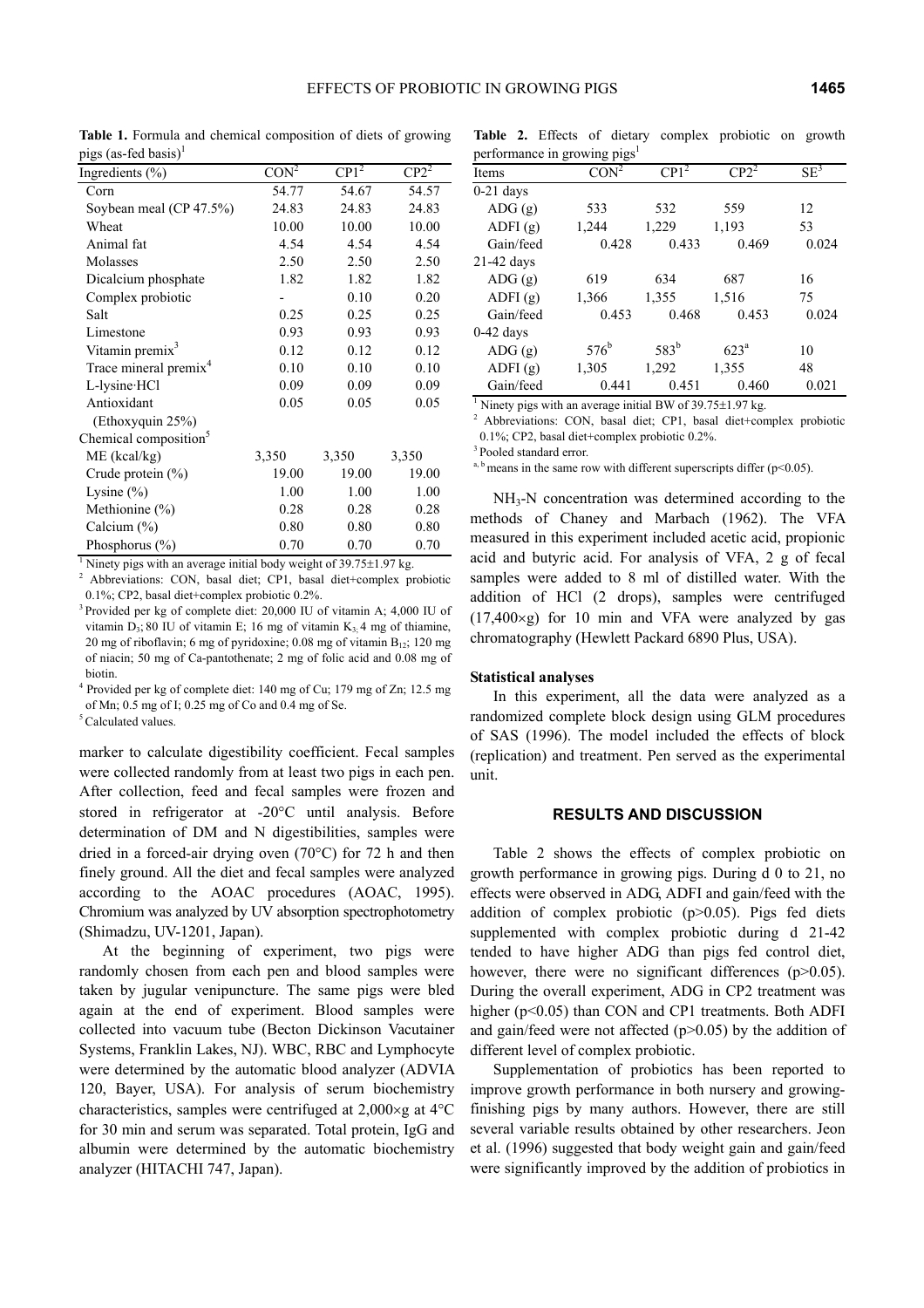**Table 3.** Effects of dietary complex probiotic on nutrients digestibility in growing pigs<sup>1</sup>

| Item $(\% )$ | $CON^2$ | $CP1^2$ | $CP2^2$ | $\rm SE^3$ |
|--------------|---------|---------|---------|------------|
| Dry matter   | 66.73   | 70.32   | 68.46   | 3.60       |
| Nitrogen     | 60.81   | 63.14   | 63.25   | 2.20       |

Ninety pigs with an average initial BW of 39.75±1.97 kg.

<sup>2</sup> Abbreviations: CON, basal diet; CP1, basal diet+complex probiotic 0.1%; CP2, basal diet+complex probiotic 0.2%.

<sup>3</sup> Pooled standard error.

growing pigs. On the contrary, Pollman et al. (1980) reported no effects of probiotics supplementation on growth performance were observed in growing pigs while positive results obtained in their nursery pigs experiment. They suggested that the positive effects of probiotics have the tendency to be higher in the early age of pigs rather than growing period. Similarly, Lessard and Brissom (1987) observed higher weight gain when nursery pigs fed diet with probitics, same results also obtained by Park et al. (2001). Kornegay and Risley (1996) suggested that no significant effect on growth performance of growingfinishing pigs. Report of Harper et al. (1983) was in agreement with this result. In our experiment, a significant improvement of ADG was observed in overall period when pigs fed diet with 0.2% of complex probiotic. Therefore, we suggested that current probiotic also have the potential efficacy on growth performance in growing pigs.

Inconsistent reports about the effect of probiotics may be due to several aspects such as strains of bacteria, dose level, diet composition, feeding strategy, feed form and interaction with other dietary feed additives (Chesson, 1994). Currently, so many different probiotic products are available on the market. Some of them contain single bacteria species while others include complex species. Abe and Shimamura (1995) used *Lactobacillus* and *Bifidobacteria*, Bomba et al. (1998) and Nemcova et al. (1998) used *lactobacillus casei*, Jin et al. (2000) used *Enterococcus faecium* and Zani et al. (1998) used *Bacillus cereus* observed beneficial effects in pigs. However, even though added same bacterial species, contradictory results also observed in some other studies. Data in this study showed that dietary addition of 0.2% complex probiotic was more effective in growth performance whereas the lower addition level (0.1%) only had a slight improvement without significant difference compare to CON group. This result convinces us that supplementation level could be an important factor that has to be taken into account. It is possible that lower concentration of complex probiotic (0.1%) was not adequate to alter intestinal microbial populations of pigs. Also, Hays (1969) suggested that the response degree of additive such as antibiotics was associated with the general health of experimental animals. This principle might apply to the use of probiotics.

The effects of complex probiotic supplementation on nutrients digestibility of growing pigs are showed in Table 3.

**Table 4.** Effects of dietary complex probiotic on blood characteristics in growing pigs<sup>1</sup>

| Items                                                                       | o r o-<br>CON <sup>2</sup> | $CP1^2$ | $CP2^2$ | $SE^3$ |
|-----------------------------------------------------------------------------|----------------------------|---------|---------|--------|
| $IgG$ (mg/ml)                                                               |                            |         |         |        |
| 0 day                                                                       | 479                        | 481     | 514     | 42     |
| 42 days                                                                     | 728                        | 792     | 702     | 60     |
| Difference                                                                  | 249                        | 311     | 188     | 125    |
| Albumin (g/dl)                                                              |                            |         |         |        |
| $0$ days                                                                    | 3.70                       | 3.83    | 3.60    | 0.13   |
| 42 days                                                                     | 3.54                       | 3.45    | 3.43    | 0.12   |
| Difference                                                                  | $-0.16$                    | $-0.38$ | $-0.17$ | 0.02   |
| Total protein (g/dl)                                                        |                            |         |         |        |
| 0 day                                                                       | 6.28                       | 6.40    | 6.66    | 0.17   |
| 42 days                                                                     | 7.36                       | 7.35    | 7.35    | 0.06   |
| Difference                                                                  | 1.08                       | 0.95    | 0.69    | 0.13   |
| RBC $(10^6, No./mm^3)$                                                      |                            |         |         |        |
| 0 <sub>day</sub>                                                            | 6.38                       | 6.29    | 5.97    | 0.20   |
| 42 days                                                                     | 6.55                       | 6.73    | 6.69    | 0.12   |
| Difference                                                                  | 0.17                       | 0.44    | 0.72    | 0.21   |
| $WBC (104, No./mm3)$                                                        |                            |         |         |        |
| 0 day                                                                       | 1.46                       | 1.49    | 1.39    | 0.08   |
| 42 days                                                                     | 1.67                       | 1.85    | 1.77    | 0.17   |
| Difference                                                                  | 0.21                       | 0.36    | 0.38    | 0.09   |
| Lymphocyte (%)                                                              |                            |         |         |        |
| 0 days                                                                      | 51.16                      | 54.25   | 49.50   | 4.07   |
| 42 days                                                                     | 43.32                      | 47.14   | 47.16   | 2.38   |
| Difference                                                                  | $-7.84$                    | $-7.11$ | $-2.34$ | 3.28   |
| <sup>1</sup> Ninety pigs with an average initial BW of 39.75 $\pm$ 1.97 kg. |                            |         |         |        |

<sup>2</sup> Abbreviations: CON, basal diet; CP1, basal diet+complex probiotic 0.1%; CP2, basal diet+complex probiotic 0.2%.

<sup>3</sup> Pooled standard error.

Digestibility of DM tended to increase in CP1 and CP2 treatments, however, no significant different was observed  $(p>0.05)$ . Also, digestibility of N increased slightly in treatment groups without statistical difference (p>0.05).

In present experiment, although addition of complex probiotic to the diet had better digestibilities of DM and N, there were no statistical differences. As the diets were provided meet or exceed NRC nutrient requirements during all the experimental period, the improvement of ADG may not fully due to increased digestibility of nutrients but some other reasons. Our data were in agreement with the report by Spriet et al. (1987) using *Bacillus* products in pigs diets. Similar results were reported by Kornegay and Risley (1996) using *bacillus* products for finishing pigs and Hale and Newton (1979) who used a *Lactobacillus* fermentation product in a corn-based diet. However, research of Maxwell et al. (1983) observed improvements of DM and N digestibility when pigs fed diet with probiotics include different bacteria strains.

Table 4 shows the effects of complex probiotic on blood characteristics in growing pigs. Determined hematology and serum chemistry parameters including IgG, Albumin, total protein, RBC, WBC and lymphocyte were not affected by the dietary treatments (p>0.05). One of our objectives in current study was to determine whether supplementation of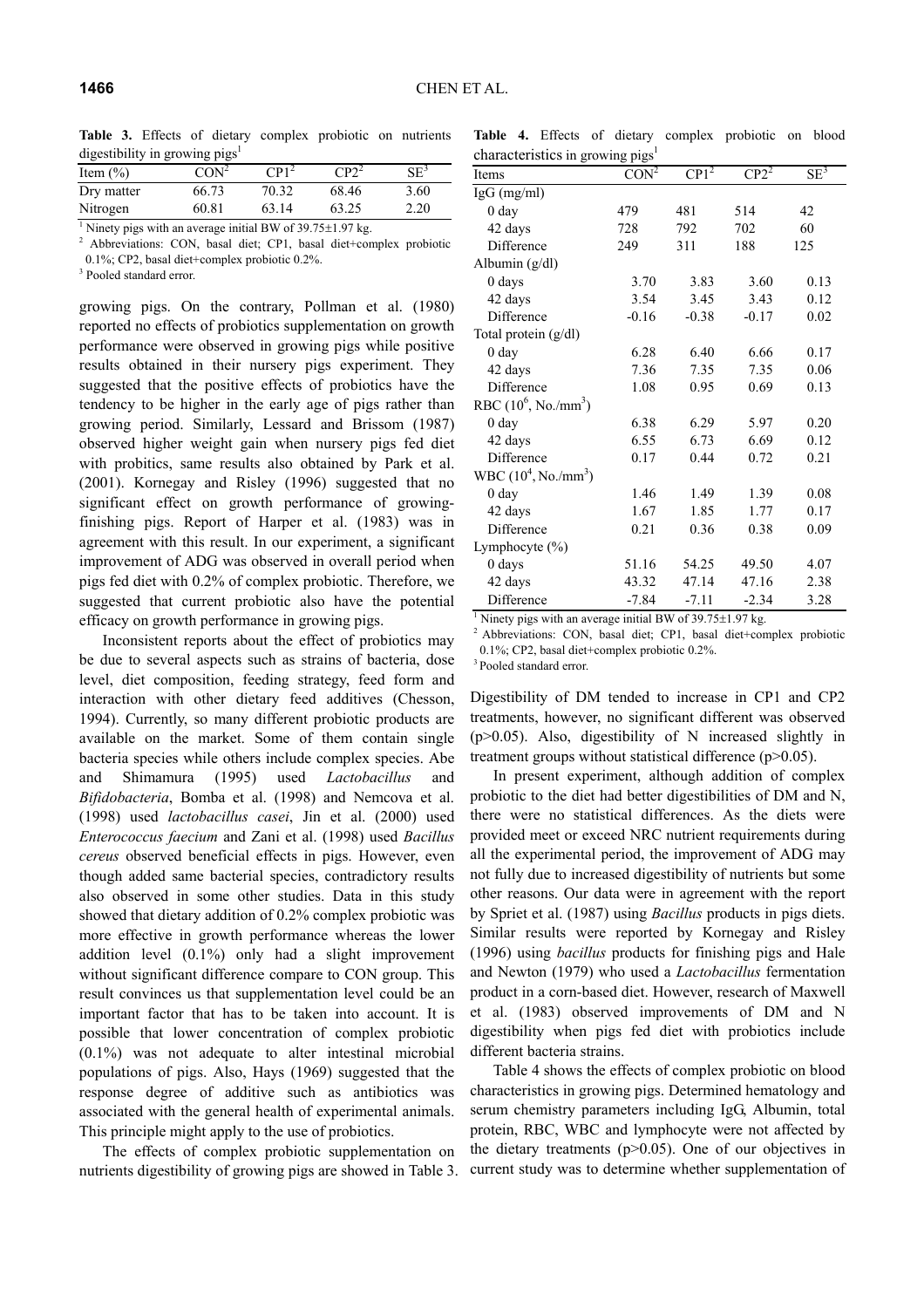| VFA concentrations of growing pigs <sup>1</sup> |                  |                  |              |        |  |
|-------------------------------------------------|------------------|------------------|--------------|--------|--|
| Items                                           | CON <sup>2</sup> | CP1 <sup>2</sup> | $CP2^2$      | $SE^3$ |  |
| $NH3-N$ (ppm)                                   | $224.75^{\circ}$ | $214.25^{ab}$    | $201.00^{b}$ | 1.62   |  |
| Volatile fatty acids $(\%)^4$                   |                  |                  |              |        |  |
| Acetic acid                                     | 6.68             | 15.43            |              | 0.94   |  |

Propionic acid 15.91 11.56 13.10 1.81

**Table 5.** Effects of dietary complex probiotic on fecal NH<sub>3</sub>-N and

Butyric acid  $14.68$   $14.85$   $15.08$  0.93 <sup>1</sup> Ninety pigs with an average initial BW of  $39.75\pm1.97$  kg.<sup>2</sup> Abbroviations:  $CON$  basel dist.  $CD1$  basel distributions.

<sup>2</sup> Abbreviations: CON, basal diet; CP1, basal diet+complex probiotic 0.1%; CP2, basal diet+complex probiotic 0.2%.

<sup>3</sup> Pooled standard error.

<sup>4</sup> Percentage of total VFA.

<sup>a, b</sup> Means in the same row with different superscripts differ ( $p$  < 0.05).

complex probiotic could improve the blood characteristics of pigs. However, our data indicated that little or no evidence of such an effect. In contrast to our findings, Tortuero et al. (1995) reported that mixtures of *Lactobacillus spp.* and *Streptococcus spp.* increased immune function in piglets. However, the mechanism is not fully yet understood.

Effects of complex probiotic supplementation on fecal  $VFA$  and  $NH<sub>3</sub>-N$  concentrations are presented in Table 5. Results showed that the  $NH<sub>3</sub>-N$  concentrations in three treatments were decreased in the sequence of CON, CP1 and CP2 and a significant difference was observed between CON and CP2 treatments  $(p<0.05)$ . However, acetic acid, propionic acid and butyric acid concentrations were not affected by the addition of complex probiotic  $(p>0.05)$ .

Supplementation with active substances like probiotics, enzymes or synthetic amino acids have been known to be a feasible way to reduce animal excreta pollution. Fecal VFA concentrations were also considered as an indicator of microbial activity. We expected that decrease of fecal NH<sub>3</sub>-N and VFA (Acetic acid, Propionic acid and Butyric acid) concentrations were to be another evidence of probiotic supplementation. Research of Jeon et al. (1996) observed a significant reduction of  $NH<sub>3</sub>-N$  by addition of complex probiotic. Our study was in agreement with this report. On the contrary, Spriet et al. (1987) reported that *Bacillus* spp. product had no effect on fecal ammonia and VFA concentrations. Our current experiment did not determine the changes of intestinal bacteria population. Further work should be conducted to investigate clear relation between dietary probiotics and bacteria population which may also affect colonization of pathogens.

# **IMPLICATIONS**

The present study suggests that dietary supplementation of complex probiotic increased the ADG and decreased fecal NH<sub>3</sub>-N concentration, slightly improved digestibility of nutrients, however, blood characteristics and fecal VFA concentrations were not affected. As several aspects or factors can lead to similar result, the exact mechanisms of this probiotic product can not be explained clearly by current study. Further research is also needed to determine the optimum addition level of the complex probiotic used in this study for both weaning and finishing pigs.

# **REFERENCES**

- Abe, F., N. Ishibashi and S. Shimamura. 1995. Effect of administration of bifidobacteria and lactic acid bacteria to newborn calves and piglets. J. Dairy Sci. 78(12):2838-2846.
- AOAC. 1995. Official method of analysis. 16th Edition. Association of Official Analytical Chemists, Washington, DC.
- Bomba, A., S. Gancarcikova, R. Nemcova, R. Herich, R. Kastel, A. Depta, M. Demeterova, V. Ledecky and R. Zitnan. 1998. The effect of lactic acid bacteria on intestinal metabolism and metabolic profile of gnotobiotic pigs. Deut Tierarzt Wochen. 105(10):384-389.
- Chaney, A. L. and E. P. Marbach. 1962. Modified regents for determination of urea and ammonia. Clin. Chem. 8:131.
- Chesson, A. 1994. Probiotics and other intestinal mediators. In: (Ed. D. J. A. Cole, J. Wiseman and M. A. Varley) Principles of Pig Science. pp. 197-214. Nottingham University Press, Loughborough, UK.
- Conway, P. L. and X. Wang. 1997. The role of probiotics and indigestible carbohydrates in intestinal health. Proceedings of the Nutrition Society of Australia 21:1-5.
- Hale, O. M. and G. L. Newton. 1979. Effects of a nonviable lactobacillus species fermentation product on performance of pigs. J. Anim. Sci. 48:770.
- Harper, A. F., E. T. Kornegay, K. L. Bryant and H. R. Thomas. 1983. Efficacy of virginiamycin and a commercially-available lactobacillus probiotic in swine diets. Anim. Feed Sci. Technol. 8:69.
- Hays, V. W. 1969. Use of Drugs in Animal Feeds. National Academy of Science. Washington, DC.
- Jeon, B. S., J. H. Kwag, Y. H. Yoo, J. O. Cha and H. S. Park. 1996. Effects of feeding enzyme, probiotics or yucca power on pig growth and odor-generating substances in feces. Kor. J. Anim. Sci. 38(1):52.
- Jin, L. Z., R. R. Marquardt and X. Zhao. 2000. A strain of *Enterococcus faecium* (18C23) inhibits adhesion of enterotoxigenic *Escherichia coli* K88 to porcine small intestine mucus. Appl. Environ. Microbiol. 66(10):4200-4204.
- Kornegay, E. T. and C. R. Risley. 1996. Nutrient digestibility of a corn-soybean meal diet as influenced by *Bacillus* products fed to finishing swine. J. Anim. Sci. 74:799-805.
- Lessard, M. and G. J. Brisson. 1987. Effect of a lactobacillus fermentation product on growth, immune response and fecal enzyme activity in weaned pigs. Can. J. Anim. Sci. 67:509.
- Maxwell, C. V., D. S. Buchanan, F. N. Owens, S. E. Gilliland, W. G. Luce and R. Vencl. 1983. Effect of probiotic supplementation on performance, fecal parameters and digestibility in growing finishing swine. Oklahoma Agric. Exp. Sta. Anim. Sci. Res. Rep. 114:157.
- Nemcova, R., A. Bomba, R. Herich and S. Gancarcikova. 1998. Colonization capability of orally administered *Lactobacillus*